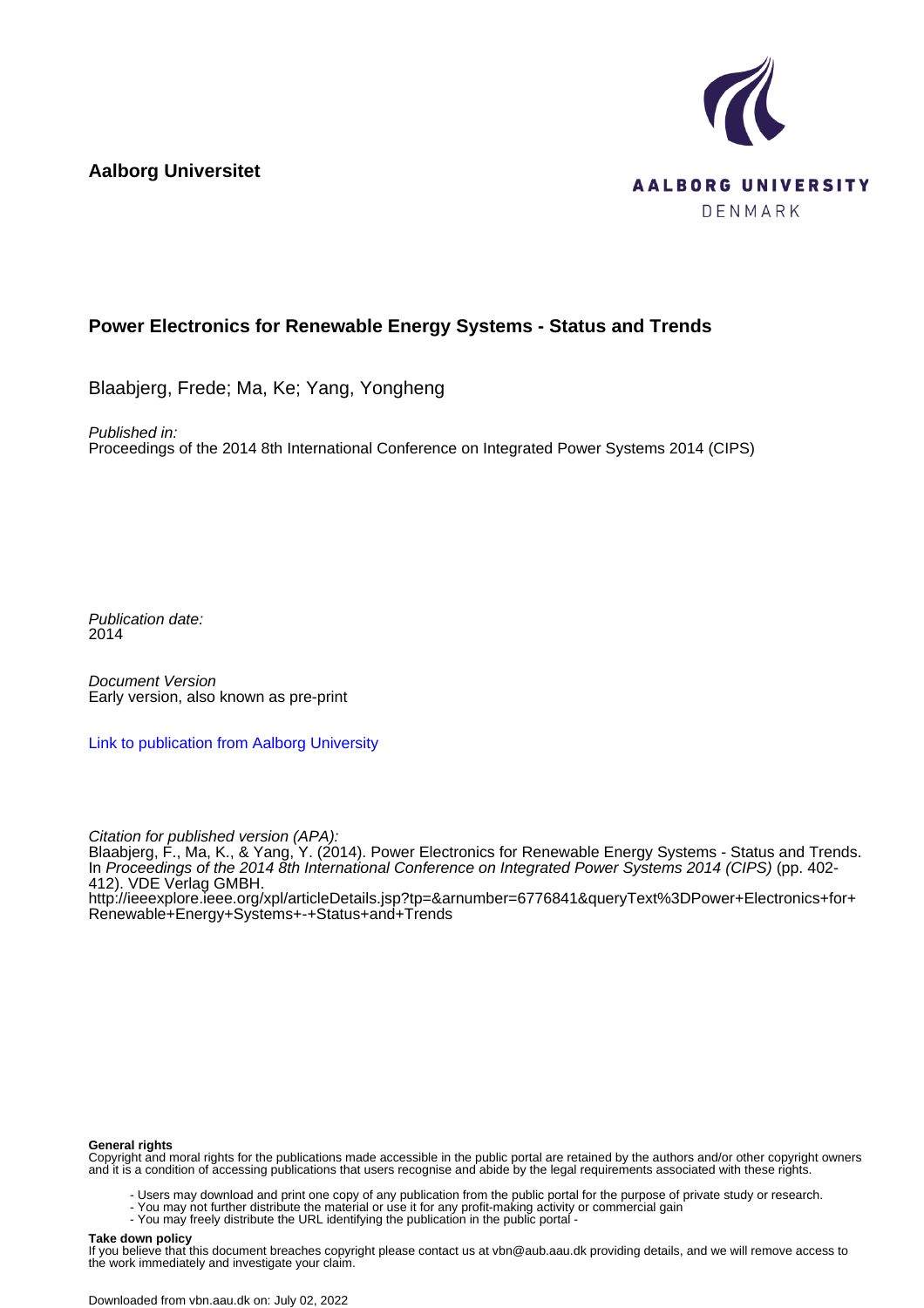# Power Electronics for Renewable Energy Systems – Status and Trends

Frede Blaabjerg, Ke Ma, Yongheng Yang

Department of Energy Technology, Aalborg University Pontoppidanstraede 101, Aalborg DK-9220, Denmark fbl@et.aau.dk, kema@et.aau.dk, yoy@et.aau.dk

*Abstract***— In the past few decades, the energy paradigms in many countries are experiencing significant change from fossilbased resources to cleaner renewables. It is expected that the scenario of highly penetrated renewables is going to be further enhanced. This requires that the production, distribution and use of the energy to be as technological efficient as possible, and incentives to save energy at the end-user should also be strengthened. In order to realize the transition smoothly and effectively, power conversion systems will continue to play an essential role. Using highly efficient power electronics in generation, transmission/distribution and end-user application, together with advanced controls, can pave the way for renewable energy resources. In view of this, some of the most promising renewable candidates like wind power and photovoltaic, which are becoming a significant part in the electricity production, are explored in this paper. Issues like technology demands, power converter topologies, and control structures are addressed. Some special focuses are also paid on the emerging trends in power electronics development for those systems.** 

## *Keywords – power electronics; renewable energy systems; photovoltaic; wind turbine; reliability; advanced control;*

## I. INTRODUCTION

With an imperative demand of reliable and environmentally friendly electricity generation from Renewable Energy Systems (RESs), the total power generation of RESs is continuously booming and is going to be tripled within the next few decade [1]-[4]. Consequently, great efforts have been made by many countries (e.g. Germany, Spain, and Denmark) to introduce more renewable energies such as wind power, Photovoltaic (PV) power, hydropower, and biomass power. to be integrated into the electric grid. As it is shown in Fig. 1, among various renewable energies, Wind Turbine System (WTS) and PV system technologies are still the most promising technologies, accounting for a large portion of renewable energy generation [4]-[14]. However, the increasing adoption of RESs poses two major challenges, which are in urgent need to be coped with. One is the change of electrical power production from the conventional and fossil-based energy sources to renewable energy resources. The other one is the wide-scale use of power electronics in the power generation, the power transmission/ distribution and the end-user application.

The power electronics systems should be highly efficient and exceedingly reliable. As this technology has been the key to the energy conversion from the most emerging renewable energy sources, e.g. WTS and PV systems, it should be able to transfer the renewable energies to the power grid, and also



Fig. 1. Global cumulated wind power and solar photovoltaic capacity (Gigawatts) from 1996 to 2012, and an Estimation (E) by 2020 [1], [2].

capable to exhibit advanced ancillary functions (e.g. Low Voltage Ride-Through, grid support with reactive power injection). A wide-scale adoption of power electronics technology makes those completely weather-based energies more controllable, but increasingly intricate. Underpinned by intelligent control strategies, the power electronics technology can fulfill the requirements imposed by the distribution/ transmission system operators as well as the specific demands from the end-customers, especially when more advanced power devices and more accurate knowledge of the mission profiles are available.

In this paper, the status and the future trends in power electronics technology, which enables a clean and reliable power conversion from WTSs and PV systems, are discussed. In Section II, the basic demands of RESs are firstly presented, and followed by the WTS and PV technologies including main power converter topologies for both PV systems and WTSs. Then, typical control strategies for PV systems and wind turbines are presented by considering the grid demands. In Section III the focuses are paid on the converter concepts and topologies used in renewable energy systems. Finally, the future trends of power electronics for renewable energy application are given.

## II. DEMANDS OF RENEWABLE ENERGY SYSTEMS

Fig. 2 demonstrates the architecture of a modern RES based power generation system, where the power electronics unit is the key component. An increasing penetration level of RESs results in more stringent grid demands. As it is shown in Fig. 2, the tasks of power electronics based RES are to manage the power demanding from the local operators as well as the endcustomers [4], [5]. A very common demand of a RES is to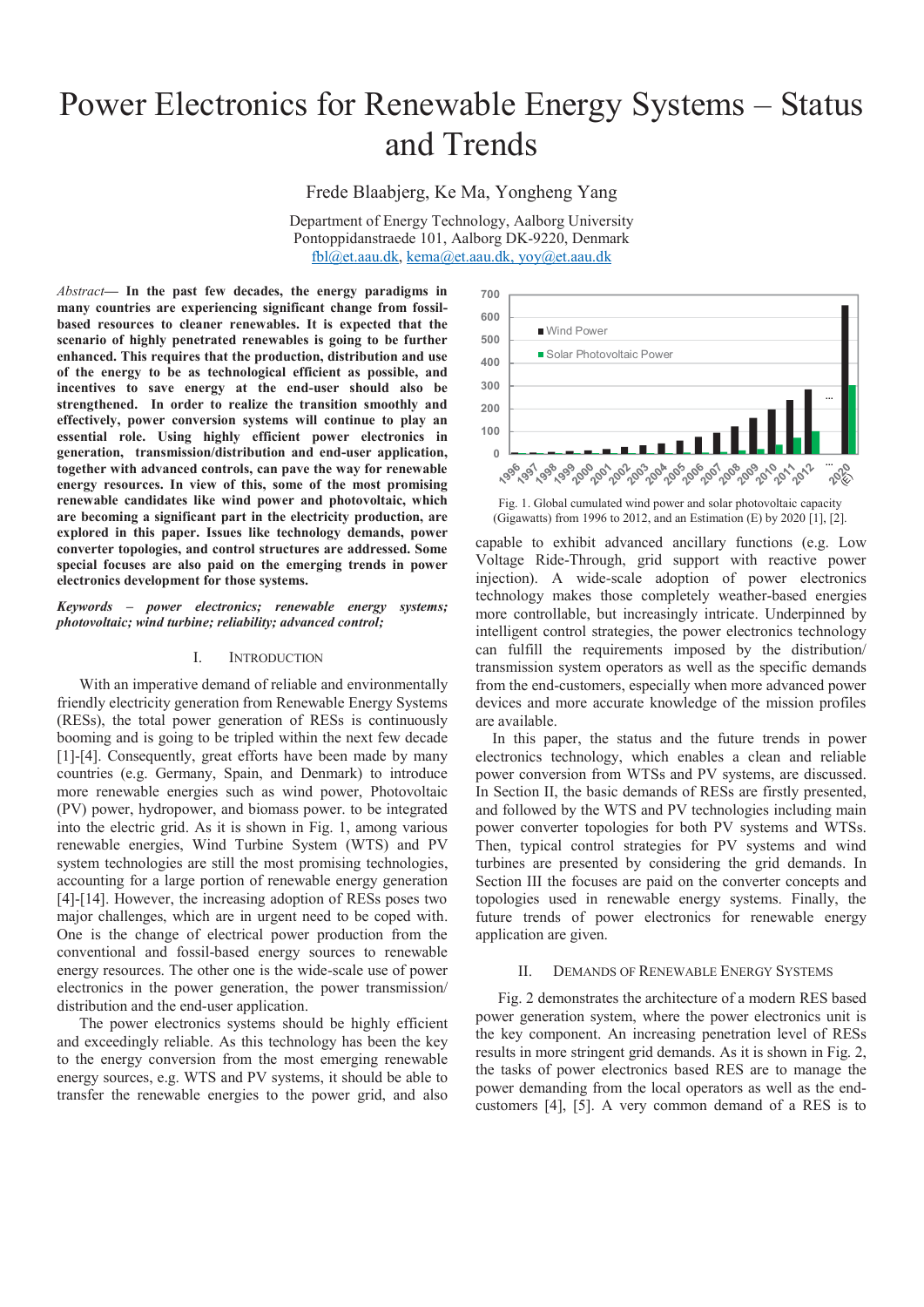transfer the energy to the grid based on the renewable energy characteristics. Other specific demands can be summarized as: a) reliable/secure power supply, b) high efficiency, low cost, small volume, and effective protection, c) control of active and reactive power injected into the grid, d) dynamic grid support (ride-through operation), and e) system monitoring and communication.



Fig. 2. Advanced modern power electronics technologies and intelligent control techniques for the renewable energy sources and loads.

## *A. Demands in Wind Turbine System*

For the generator side, the current flowing in the generator rotor or stator should be regulated to control the electromagnetic torque, not only for maximizing the extracted power from the wind turbines, but also for the energy balancing in case of dynamics due to inertia mismatch between mechanical and electrical power. For the grid side, the converter must emulate the behaviors of conventional power plants regardless of the wind speed. This means it should help to maintain the frequency as well as voltage amplitude of the grid, and also withstand the grid faults or even contribute to the gird faults recovery [2], [16], [17].



Fig. 3. Demands for modern wind power converters.

Due to relative large power capacity, the failures of wind power conversion system will impose strong impacts to grid stability and result in high cost to repair, thereby the reliability performance is especially emphasized. Also because of high power capacity, the voltage level of the generator may need to be boosted up to facilitate the power transmission, thus a transformer is normally required. Furthermore, because the space is limited in the nacelle or tower of the wind turbine, the power density and cooling ability are crucial performance for power conversion system. Finally because of the mismatch power inertia between the turbine and grid, energy storage and balancing is an important issue and may result in extra cost of the system.

## *B. Demands from the grid side*

The fluctuation and unpredictable features of wind energy are non-preferred for grid operation. Most countries have strict requirements for the behavior of wind turbines, known as "grid codes" which are updated regularly [18]-[22]. Basically, the grid codes are always trying to make the WTS to act as a conventional power plant from the electrical utility point of view. That means the WTS should not only be a passive power source simply injecting available power from the wind, but also behave like an active generation unit, which can wisely manage the delivered active/reactive power according to the demands, and provide frequency/voltage support for the power grid. Examples of the state-of-the-art grid supporting requirements are given in the following. They are specified either for individual wind turbine or for the whole wind farm.

According to most grid codes, the individual wind turbines must be able to control the active power at the Point-of-Common-Coupling (PCC). Normally, the active power has to be regulated based on the grid frequency, e.g. in Denmark, Ireland and Germany, so that the grid frequency can be somehow maintained. As an example the characteristic of frequency supports in the Danish grid codes is shown in Fig. 12, where the active power should be decreased when the frequency rises above 48.7 Hz or 50.15 Hz depending on the power reserving strategy [21]. Similarly, the reactive power delivered by the WTS has also to be regulated in a certain range. As shown in Fig. 13, both the Danish and German grid codes give a range of the reactive power delivered by the WTS to the active power output [22] - this will lead to larger MVA capacity when designing the whole converter system. Also the Transmission System Operator (TSO) will normally specify the reactive power range of the wind turbine system according to the grid voltage levels. It is noted that this reactive power control should be realized slowly under the time constant of minutes in steady state operation [18].

Besides the normal operation, the TSOs in different countries have issued strict grid supporting requirements for the WTS under grid faults. As shown in Fig. 14, in which the boundaries with various grid voltage dip amplitudes as well as the allowable disturbing time are defined for a wind farm. It is becoming a need that the WTS should also provide reactive power (up to 100% current capacity) to contribute to the voltage recovery, when the grid voltage sag is present. Fig. 15 shows the required amount of reactive current against to the grid voltage amplitude by the German [22] and Danish grid codes [21]. This demand is relatively difficult to be met by the wind turbine concept in Fig. 4, and other power quality units like STATCOMs may probably be introduced to help the wind turbine system to achieve this tough requirement.

The requirements for more grid support by wind turbines on one hand have increased the cost per produced kWh, but on the other hand made the wind energy more suitable to be largely utilized and integrated into the power grid. It can be predicted that the stricter grid codes in the future will keep challenging the wind turbine system and also pushing forward the power electronic technologies.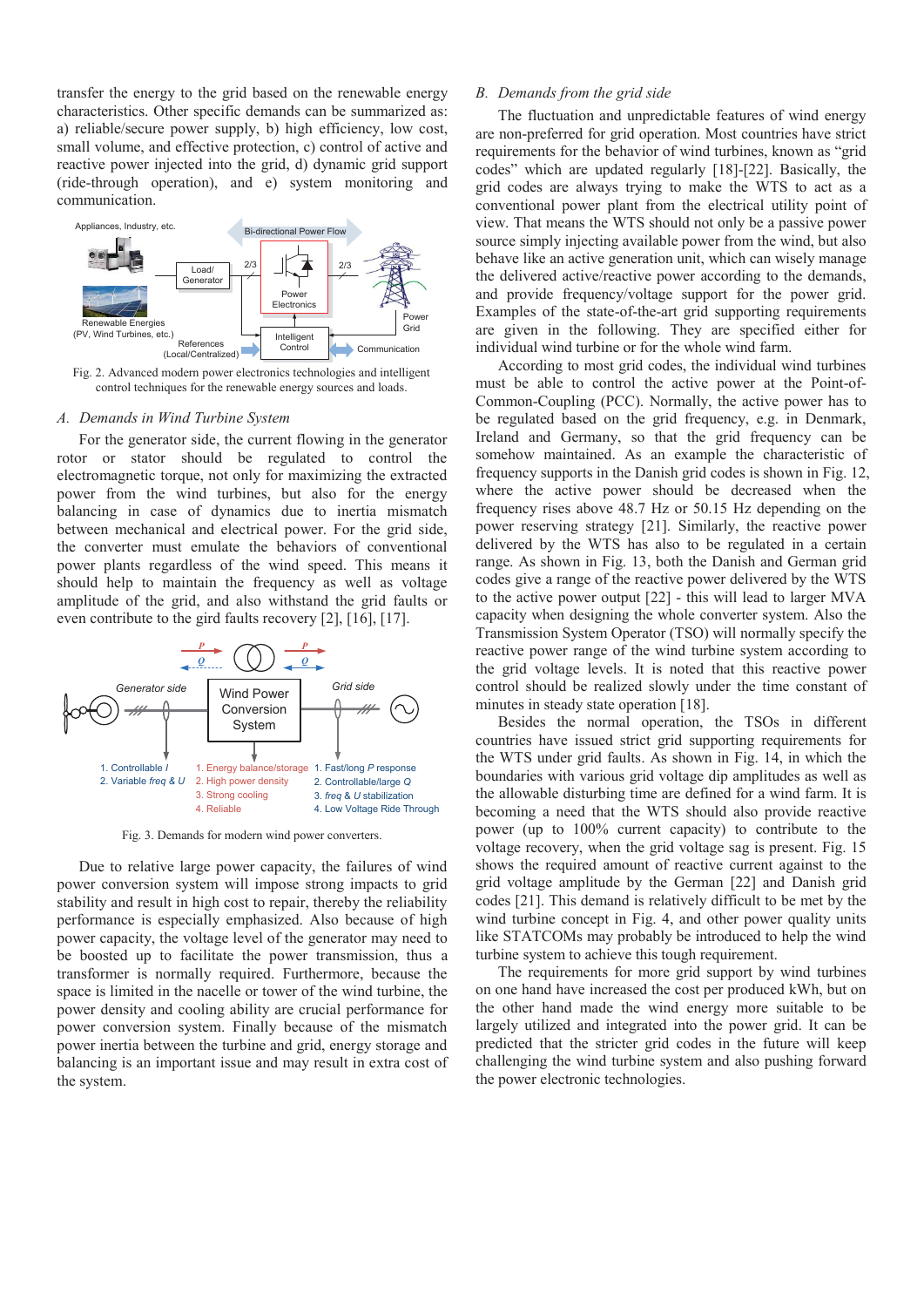

Fig. 4. Frequency control profiles for the wind turbines connected to the Danish grid [21].



Fig. 5. Reactive power ranges under different generating powers for a wind farm specified by the German grid codes [22].



Fig. 6. Voltage profile for low voltage ride-through capability of wind turbines by different contries.



Fig. 7. Reactive current requirements for a wind farm during grid sags by the German and Danish grid codes.

## *C. Demands in PV system*

Grid-connected PV systems are being developed very fast and will soon take a major part of electricity generation in some areas [53], [54]. Thus, the PV systems have to comply with much tougher requirements than ever before. These demands can be generally categorized into three parts as shown in **Error! Reference source not found.**. However, the ower capacity of a PV system (e.g. residential application, several kW) is not as large as that of an individual wind turbine system (e.g. several MW). Moreover, the power inertia of PV output is compatible with the behavior of power grid, and as a result the demands are less stringent when compared to wind turbine systems.



Fig. 8. Demands for PV power conversion system.

For the PV side, the current or voltage of the PV panels should be controlled to extract the solar energy. In view of this, a DC-DC converter is commonly used in PV power conversion systems to flexibly track the maximum power, strongly depending on the mission profiles. In this case, the DC voltage should be maintained as a desirable value for the inverter. For the grid side, normally the Total Harmonic Distortion (THD) of the output current has to be restrained at a lower level (e.g. 5%) [4]. While for large PV systems with higher power ratings (e.g. hundreds of kW), the grid side also demands the PV inverter to stabilize the grid voltage by providing ancillary services. In response to the grid faults, the PV inverters have to ride-through voltage faults, when a higher PV penetration level comes into reality [40]-[46]. Thus, the PV systems have to comply with the grid requirements similar with those for wind turbine systems, as it is shown in Fig. 6 and Fig. 7.

For the PV technology, the power capacity per generating unit is relative low but the cost of energy is relative high, and as a result there are very strong demands for high efficiency power conversion in order to achieve acceptable price per produced kWh. On the other hand, transformerless PV inverters have gained increasing popularity in the European market (e.g. Germany and Spain) [4], [55] in order to further extend the conversion efficiency. However, in this case the safety becomes a more crucial issue because of the lack of galvanic isolation in transformerless PV systems. Reduction of the potential leakage current is generally required.

Furthermore, similar to the wind power conversion systems, reliability is important for power electronics based PV systems, and motivated by extending the total energy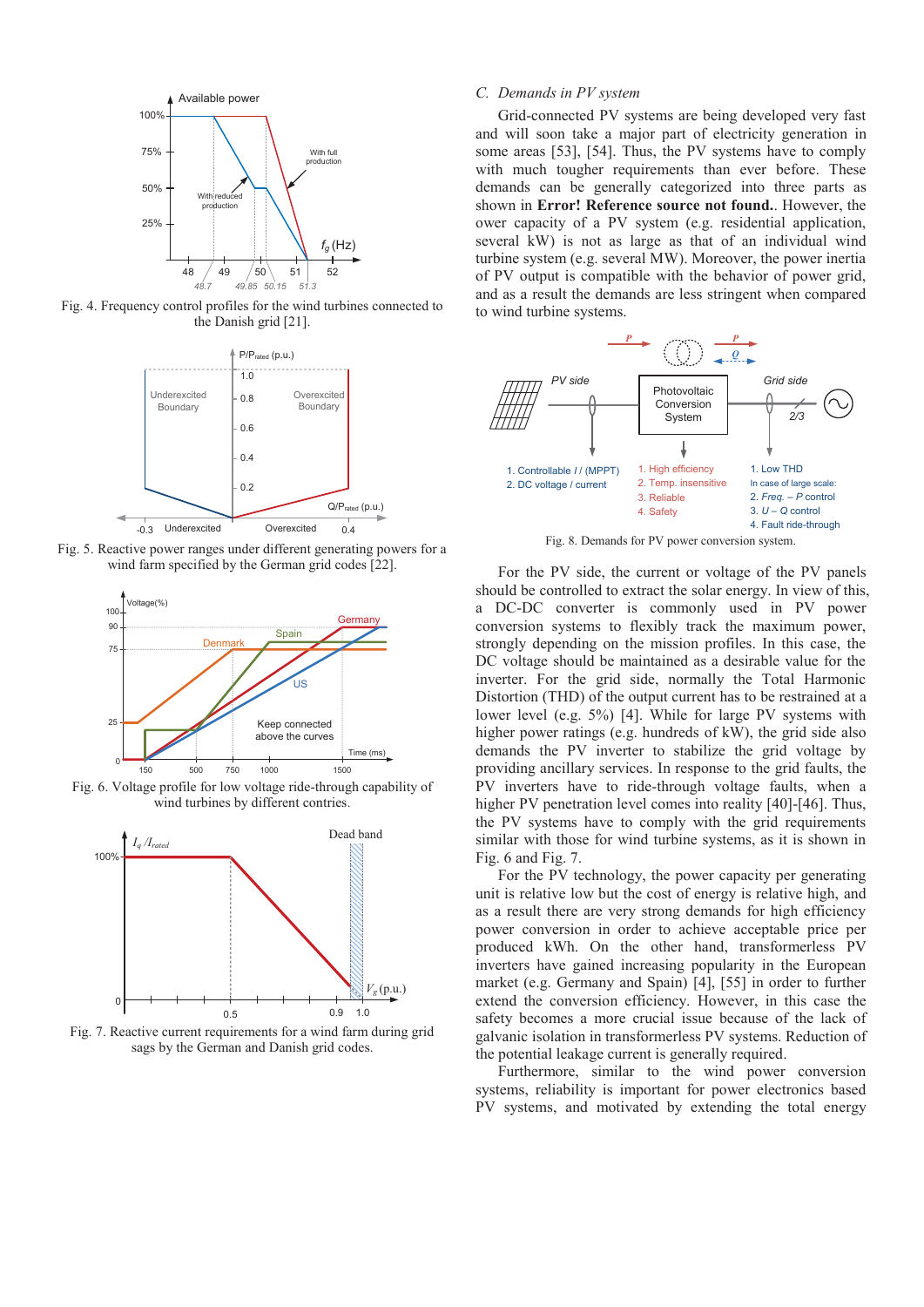production (service time) and reducing the cost of energy. Finally, because of exposure or smaller housing chamber, the PV converter system must be more temperature insensitive, which is beneficial for the reliability performance.

## III. POWER CONVERTER TOPOLOGIES AND DEVICES FOR RENEABLE ENERGY APPLICATIONS

The design and operation of power electronics converters for both wind turbine and PV systems strongly rely on the grid requirements and the energy demand. It can be seen from the evolution of wind turbine power converters, which has changed from non-power-electronics-based topologies to full-scale power converters with increasing power ratings of individual wind turbine (tens of kW to several MW) [4], [8]-[10], [12]. As the demand of higher power ratings and efficiency increases for PV systems, the PV power converters also had an obvious change, and they are mostly transformerless nowadays [4], [6], [7].

## *A. Wind turbine system*

For WTSs, the most commonly used design concepts can be categorized into four types: 1) fixed speed wind turbine systems, 2) partial variable speed wind turbine with variable rotor resistance, 3) variable speed wind turbine with partialscale frequency converter, and 4) variable speed wind turbine with full-scale power converter. Among those WTS configurations, the latter two types are currently dominant in the markets and they are shown in Fig. 9. Moreover, the two concepts are expected to be even more widely adopted in the future.



Fig. 9. Two dominant power electronics based WTS configurations.

As it is indicated in Fig. 9, the power electronics technology plays an essential role in those two concepts. Regarding the power converter topologies for wind power applications, the most commonly adopted three-phase converter is the two-level Voltage Source Converter (2L-VSC), featuring with simple structure and few components, as it is shown in Fig. 10. However, since the power capacity of an individual wind turbine keeps growing up to even 10 MW [13], [14], the 2L-VSC is not very feasible due to lower efficiency. In view of this, the multi-level converter technology, which can achieve more output voltage levels, higher voltage and larger output power, gains much more popularity in the wind turbine applications [9], [10], [13]-[16].

The most commercialized multi-level converter is the threelevel Neutral Point diode Clamped (3L-NPC) topology shown in Fig. 11. Compared to the 2L-VSC, 3L-NPC can achieve one more output voltage level, thus leading to a smaller filter. The major drawback of this converter is the unequal loss distribution between the inner and outer switching devices, which may contribute to a de-rated converter power capacity [14], [15]. To solve this problem, multi-cell converter topologies (i.e. parallel/ series connection of converter cells) are developed and widely adopted by the industries (e.g. Gamesa and Siemens) [17], [23].



Fig. 10. 2L-VSC Back-to-Back (2L-VSC BTB) converter for WTS.



Fig. 11. 3L-NPC Back-to-Back (3L-NPC BTB) converter for WTS.



Fig. 12. Grid-connected PV systems with: (a) module inverter, (b) string inverter, (c) multi-string inverter, and (d) central inverter [6].

#### *B. Photovatic system*

For PV systems, a general classification of grid-connected PV inverters is shown in Fig. 12. A common central inverter can be used in a PV plant larger than tens of kWp with higher efficiency and lower cost. Its major disadvantages are high voltage DC cables, common Maximum Power Point Tracking (MPPT) and module mismatch [6]. Compared to central inverters, the string inverter can achieve MPPT separately, leading to a better total energy yield. However, there are mismatches in the PV panels connected in series. Thus, the module inverter is developed, which acts on a single PV panel with a single MPPT. The main disadvantage of a module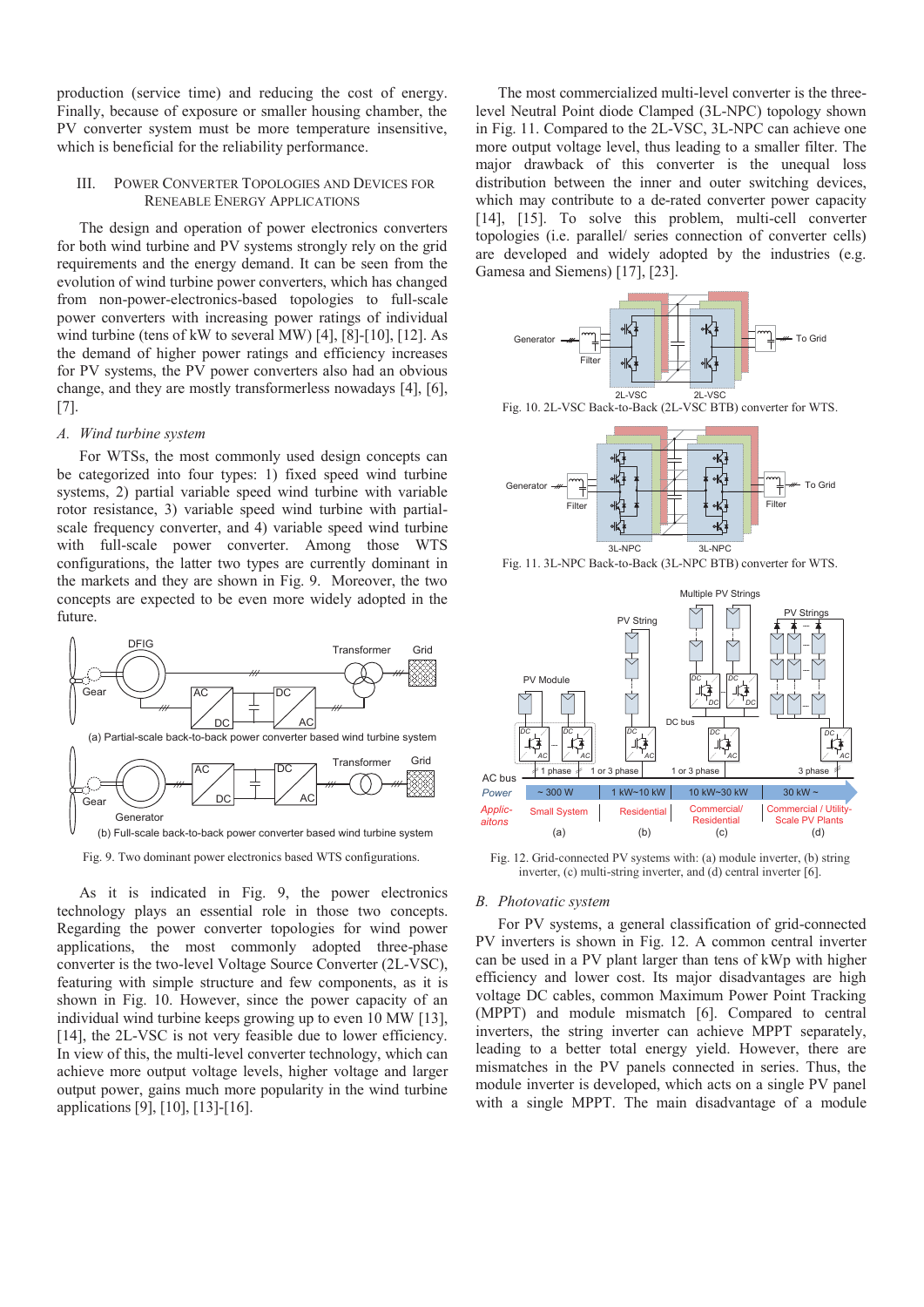inverter is the low overall efficiency. Another PV technology is an intermediate solution between the string inverter and the module inverter, being a multi-string inverter. This configuration is flexible with a high overall efficiency because each PV string is controlled separately.

In contrast to WTSs, the PV systems are still dominant in residential applications with much lower power ratings (e.g. several kWp), as it is shown in Fig. 12. Thus, at present, singlephase topologies are more common for the PV applications. Normally, in those cases, DC/DC converters are adopted to boost up the PV voltage within an acceptable range of the PV inverter. The boost converter also offers the flexibility of extracting the maximum power. However, several PV power plants have come into service recently using central inverters (e.g. SMA Sunny Central CP XT inverter) and more are under construction, due to an intense energy demand and carbon dioxide emission reduction. The power converter technology for this is similar to the grid side converter technology in WTSs.

When it comes to the design of PV inverters as well as their related control methods, the efficiency and leakage current are two main considerations. Connecting the PV inverters to the grid through isolation transformers can solve the safety issues due to the leakage current, but leading to a lower efficiency and a more bulky system. Thus, transformerless PV inverters are developed [4], [6], [7], [24]-[30] by considering the leakage current issue and they have gained much more popularity especially in the European markets. A widely adopted singlephase PV inverter is the Full-Bridge (FB) topology as shown in Fig. 13. Two main modulation schemes are available for the FB inverter - unipolar modulation and bipolar modulation. In the light of safety issues, the FB with bipolar modulation is more feasible in the single-phase transformer-less PV applications. However, the conversion efficiency is not very satisfying.



Fig. 13. Single-phase full-bridge PV inverter with an *LCL*-filter.

Many other transformerless PV inverters available on the markets are derived from the FB topology. For instance, the H6 inverter patented by Ingeteam [25] shown in Fig. 14 disconnects the PV panels/strings from the inverter using four extra devices to realize the "isolation"; while the Highly Efficient and Reliable Inverter Concept (HERIC inverter) by Sunways [27] provides an AC bypass. There have been other topologies reported in the literature, [7], [28]-[30]. An example shown in Fig. 15 is based on the Neutral Point Clamped (NPC) technology.

 Although single-phase configurations are more common for PV applications, some companies like SMA, Sunways, and Kaco are promoting the three-phase PV systems with central inverters for utility-scale applications [56]-[58]. Those large PV power plants, rated over tens and even hundreds of MW, adopt many central inverters with the power rating of up to 900 kW. A typical large-scale PV power plant is shown in Fig. 16, where DC-DC converters are also used before the central inverters. It is worth mentioning that for those high power PV applications, the NPC topology might be a promising solution to the realization of large-scale PV systems.



Fig. 14. Two transformerless PV inverters (H6 and HERIC) [25], [27].



Fig. 15. Neutral point clamped transformerless topology for PV application.



Fig. 16. Typical large-scale PV power plant based on central inverter for utility applications.

## *C. Power devices for wind and PV system*

The power semiconductors are the backbone in the power electronics technology and will determine many critical performances of the renewable energy system like the cost, efficiency, reliability, modularity. The potential silicon based semiconductor technologies in the wind power application are among the module packaged *Insulated Gate Bipolar Transistor* (IGBT), press-pack packaged IGBT and the presspack packaging *Integrated Gate Commutated Thyristor* (IGCT) [31]-[35]. While in the PV application, the module packaged IGBT and *Metal Oxide Semiconductor Field Effect Transistor* (MOSFET) are widely seen.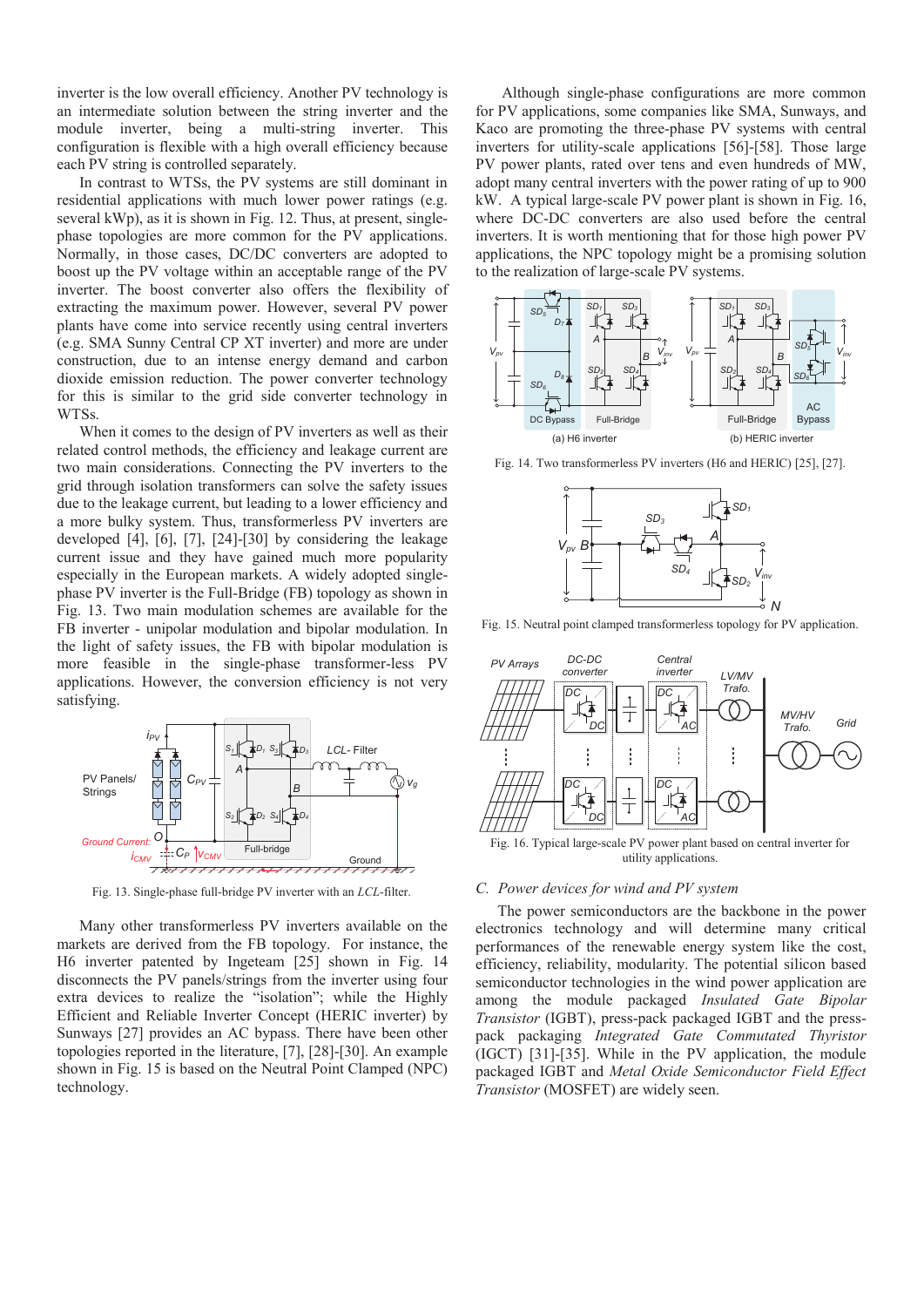Recently there is a fast development of Silicon Carbide (SiC) based devices which are majorly in the form of MOSFET as well as diodes, although mainly targeted for low power applications like photovoltaic, they could be also the potential power devices used to build converter cells in wind power system. Another emerging power device based on Gallium Nitride (GaN) is also drawn a lot of attention recently due to the advantages of higher switching speed and further compacted power density, which are suitable features for the PV application.

Different types of power semiconductor devices have quite different characteristics and four of them are compared in Table I. The module packaging technology of IGBT has a longer track record of applications and fewer mounting regulations. However, because of the soldering and bond-wire connection of internal chips, module packaging devices may suffer from larger thermal resistance, lower power density and higher failure rates [34]. The main trends to improve the packaging technology of IGBT module are to introduce pressure contact to eliminate the base plate and thus base plate soldering, sinter technology to avoid the chip soldering, as well as replaced bond wire material to reduce the coefficient of thermal expansion – all lead to increased lifetime of module packaging IGBTs as reported in [35].

Table I. Power semiconductor devices for wind power application.

|                             | <b>IGBT</b> module                           | <b>IGBT Press-pack</b> | <b>IGCT Press-pack</b>   | <b>SIC MOSFET</b><br>module |
|-----------------------------|----------------------------------------------|------------------------|--------------------------|-----------------------------|
| <b>Power Density</b>        | Low                                          | High                   | High                     | Low                         |
| Reliability                 | Moderate                                     | High                   | High                     | Unknown                     |
| Cost                        | Moderate                                     | High                   | High                     | High                        |
| <b>Failure mode</b>         | Open circuit                                 | Short circuit          | Short circuit            | Open circuit                |
| Easy maintenance            | $\ddot{}$                                    | $\overline{a}$         | $\overline{\phantom{0}}$ | ÷                           |
| Insulation of heat sink     | $\ddot{}$                                    | $\overline{a}$         | $\overline{\phantom{0}}$ | $\ddot{}$                   |
| <b>Snubber requirement</b>  | ٠                                            | ٠                      | $\ddot{}$                | ۰                           |
| Thermal resistance          | Large                                        | Small                  | Small                    | Moderate                    |
| <b>Switching loss</b>       | Low                                          | Moderate               | Moderate                 | Low                         |
| <b>Conduction loss</b>      | Moderate                                     | Moderate               | Moderate                 | Large                       |
| <b>Gate driver</b>          | Moderate                                     | Moderate               | Large                    | Small                       |
| <b>Major manufacturers</b>  | Infineon, Semikron,<br>Mitsubishi, ABB, Fuji | Westcode, ABB          | ABB                      | Cree, Rohm,<br>Mitsubishi   |
| Medium voltage ratings      | 3.3 kV / 4.5 kV / 6.5 kV                     | $2.5$ kV $/4.5$ kV     | 4.5 kV /6.5 kV/10 kV     | $1.2$ kV / $10$ kV          |
| <b>Max.</b> current ratings | 1.5 kV / 1.2 kA / 750 A                      | 2.3 kA / 2.4 kA        | 3.6 kA / 3.8 kA/ 2 kA    | 180 A / 120 A               |

The press-pack packaging technology improves the connection of chips by direct press-pack contacting, which leads to improved reliability, higher power density (easier stacking for series connection) and better cooling capability. Press-pack IGCTs were first introduced into the mediumvoltage motor drives in the 1990's and has already become state-of-the-art technology in the applications of oil, gas, HVDC, power quality, etc. However IGCTs have not yet been mass adopted in the wind turbine system. As the power capacity of wind turbines grows up even to 10 MW, it can be expected that the press pack packaging devices may become more promising solution for the future wind turbine system. However the total cost of the systems are the determining factors in this technology shift.

Besides the silicon power devices, the SiC based device which is claimed to have better switching characteristics and lower power losses, are also promising in the future wind power systems. Although the existing power capacity of the

SiC devices are still not enough for the wind power application, these new device technologies show great potential for some future wind converter structures which consist of paralleled/cascaded converter cells, in which the requirements for voltage and current ratings are much lower. However the main challenges for SiC based devices are the bonding technology, limitation of stray inductance either in the external circuit or inside the module, higher d*v*/d*t* stress, higher operational temperature, as well as thinner chips – all of these have to be carefully taken into account in the packaging and design of SiC based converter system.

## IV. CONTROL OF RENEWABLE ENERGY SYSTEMS

The first priority of the RES control is to extract as much energy as possible for the renewable energies in normal operation, which is known as Maximum Power Point Tracking (MPPT). As the penetration level of RESs continues to grow, many specific grid requirements have been imposed on those systems. It is further better for the RESs to provide ancillary services, such as LVRT, reactive power control and frequency control through active power control, in order to ensure a reliable and efficient power conversion from such renewable energies. For example, in Germany, the medium- and/or highvoltage systems should have LVRT capability with reactive power injection [4], [5], [10], [36], [38], and in Italy, similar requirement has been published and acted on low power rating systems (6 kW) [37].

Hence, it can be seen that the Distribution/Transmission System Operators (DSO/TSO) have given priority to finding a solution in order to guarantee stable operation of RESs and accept more renewable energies. This consideration should be taken into account, which makes the control systems of RESs



Fig. 17. General control function blocks for modern wind turbine systems.



Fig. 18. General control function blocks of a typical PV system with a DC/DC boost stage.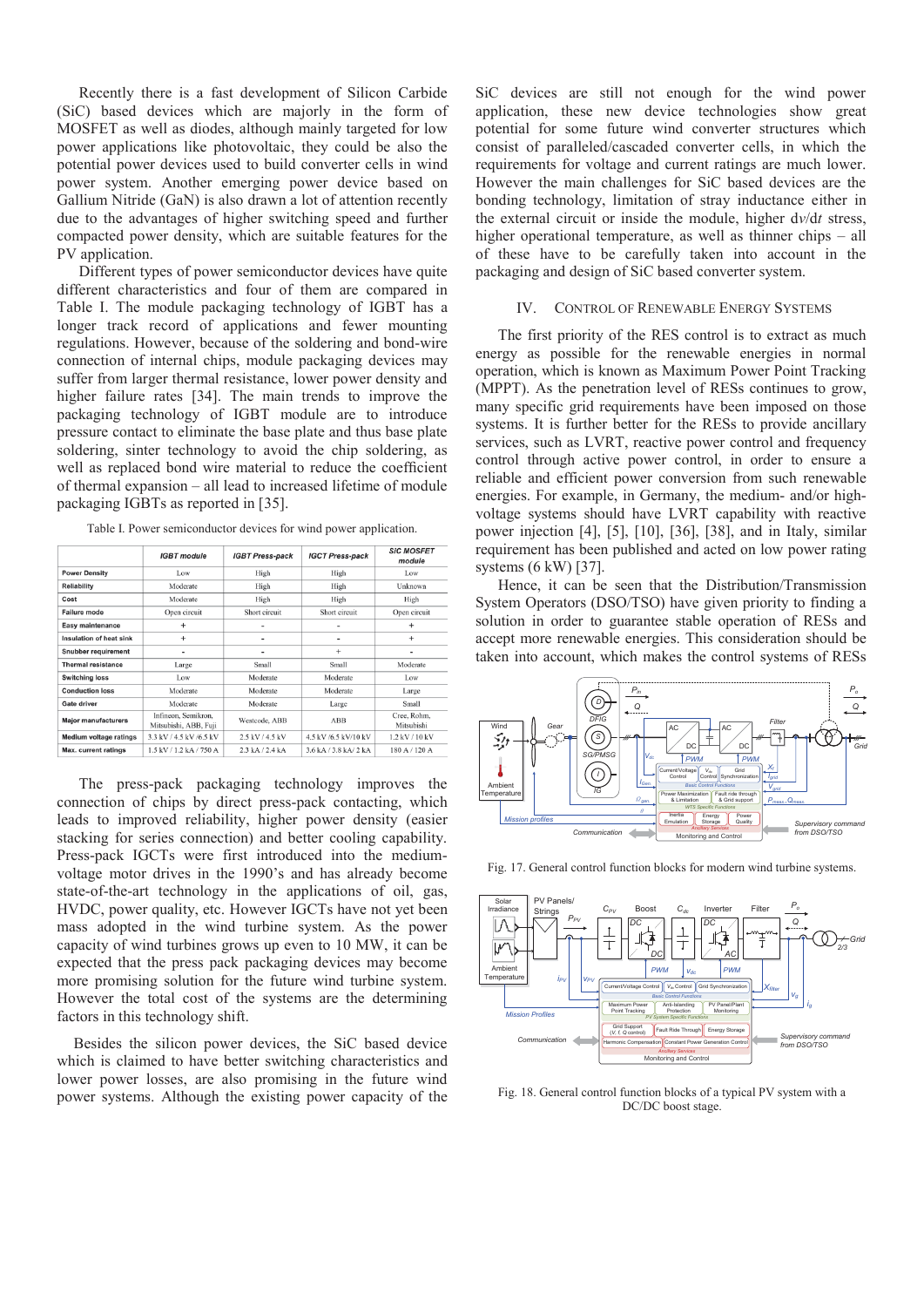multi-functional, as shown in Fig. 17. The basic controls like current regulation, DC bus stabilization and grid synchronization have to be quickly performed by the power converter, where a Proportional-Integral (PI) controller and Proportional-Resonant (PR) controllers are typically used [5].

Some advanced control functions of RESs, e.g. riding through operation of the grid faults and providing grid-support functions, are needed for both WTSs and PV systems as shown in Fig. 17. In the variable speed wind turbine concept, the current in the generator will typically be changed by controlling the generator side converter, and thereby the rotational speed of turbine can be adjusted to achieve maximum power production based on the available wind power. In respect to operation under grid fault, coordinated control of several subsystems in the wind turbine such as the generator/grid side converters, braking chopper/ crowbar and pitch angle controller, is necessary in order to handle the situation properly.

For the reactive power injection during LVRT operation in WTS applications, there are at least four major strategies available [4], [5], [38]-[42]: 1) unity power factor control, 2) positive and negative sequence control, 3) constant active power control and 4) constant reactive power control. Unbalanced grid faults are one of the most observed faults in three-phase systems. Since there is an interaction between voltage sequences and current sequences under grid faults, either the controlled active power or the controlled reactive power will give oscillations.

As the PV systems are still at residential level in respect to single-phase systems, there are less control freedom (grid voltage and grid current) under grid faults. Typically, they are required to cease energizing local loads under grid faults, known as anti-islanding protection. However, the penetration level increases the necessity of LVRT with reactive power injection [43]-[45]. By considering the over-current protection of PV inverters and the reactive current injection requirements under grid faults, possibilities for reactive power injection of single-phase PV systems can be [46]: 1) constant peak current strategy, 2) constant average active power strategy, 3) constant active current strategy, and 4) thermal optimized strategy. As for the three-phase PV systems, the control under grid faults is similar to that of the grid side converter in a wind power system, and thus the above strategies can be adopted and implemented in different reference frames [4], [5].

The injected current into the grid has to be synchronized well with the grid voltage, as standards require that in the field [4]-[6]. Therefore, the grid synchronization issue plays an important role for both WTSs and PV systems. To address this problem, Phase Locked Loop (PLL) based synchronization methods stand out of various reported solutions [5]. Evaluating criterions for the synchronization methods are the dynamic response speed and the disturbance rejection capability. The Second Order Generalized Integrator based PLL (SOGI-PLL) presents a better performance compared to other methods, especially for single-phase systems [4], [5]. It can be a good candidate for the synchronization for RESs and used in industrial applications.

Moreover, in respect to the aforementioned control methods for WTSs and PV systems, a fast and accurate synchronization system will strongly contribute to the dynamic performance and the stability margin of the whole control systems. The knowledge of grid conditions significantly affects the control systems in different operation modes. For example, the detection of the grid faults and the extraction of positive and negative sequence currents are of importance for the control of RESs in LVRT operation modes.

## V. FUTURE TRENDS IN POWER ELETRONICS FOR RESS

As the heart of every renewable energy generation system, the power electronics converter is responsible for the power generation from wind and solar energy efficiently and reliability. Thus, to realize a widespread adoption of such renewables, the power electronics technology will be more active into the grid in the future. Together with advanced control strategies, it can fulfill the upcoming stringent requirements regarding the efficiency, the controllability, the cost and the reliability.

## *A. More Power Electronics*

In the last few decades, the power electronics technology has become more and more advanced and brought significant improvements for the renewable energy generation [8]-[10], [47]- [49]. Together with intelligent control strategies, modern power electronics technology makes RESs more controllable and as active as the conventional power plants. There will more advanced power electronics systems in the future RESs in order to enable a better and flexible integration with the power grid.

For instance, it can be seen from the evolution of the wind turbine technology in **Error! Reference source not found.** hat the power electronics converter has already achieved 100 % power coverage in the wind turbine system since 2005, while the PV systems have already been complete power-electronicsbased systems. Fully power-electronics-based wind turbine technology will be further enhanced by advanced control strategies. Actually, in most of the newly established WTSs, power electronics converters have become essential components carrying all of the generated power up to multi-MW [5]-[9].

## *B. More Stringent Grid Requiements*



Fig. 19. Evolution of wind turbine size and the power electronics seen from 1980 to 2018 (Estimated), where the blue circle indicates the power coverage by power electronics.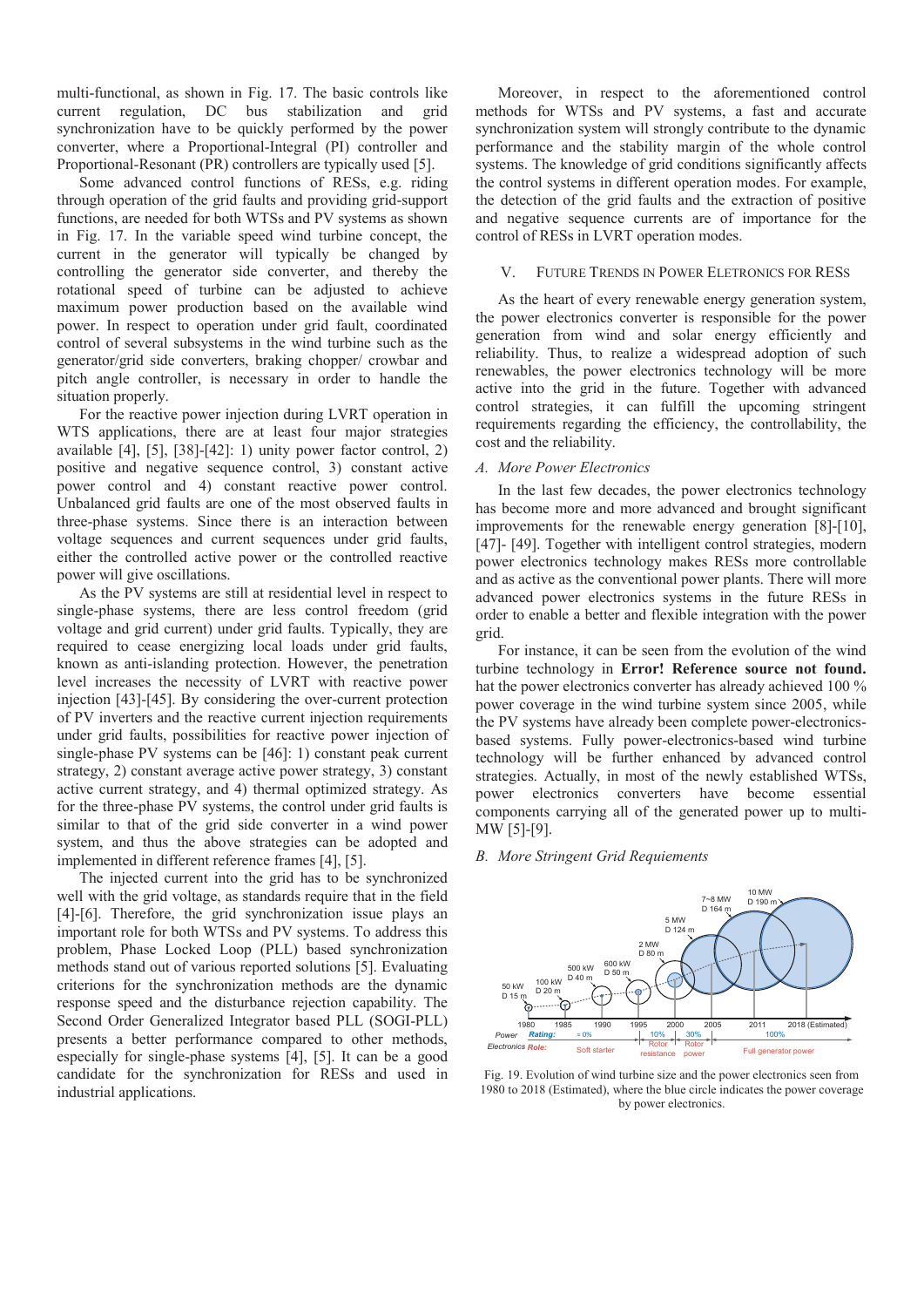In order to accept more renewables in the grid, the conventional power grid, which is normally based on centralized and large power plants, have to be modified to be more distributed and smaller generation units. Thus, new demands for grid integration standards, communication, power flow control, and protection are needed [10]-[12]. Power electronic converters together with dedicated and intelligent control strategies again play an important role in this technology transformation.

Taking the PV systems as an example, typically, MPPT is required during the operation. However, recent studies showed that a limitation of the maximum feed-in power from PV systems only contributes a limited energy reduction, as it is shown in **Error! Reference source not found.**. Thus, it is easonable to avoid upgrading power infrastructure by limiting the maximum feed-in power from PV systems. This may be included in the future grid demands at a very high penetration level. The same philosophy may be imposed on other renewables (e.g. fuel-cell system). In that case, the control of power electronics should be ready.



*Fig. 20. Energy reduction due to the limitation of maximum feed-in power.*

## *C. Lower Cost of Energy*

Reducing the cost of energy is one of the most important considerations, in order to set a higher penetration of the installed capacity. Generally, a Levelized Cost of Energy (LCOE) index is adopted to quantify and compare the cost for different renewables [50]-[52], and it can be expressed as:

$$
LCOE = \frac{C_{_{Dev}} + C_{_{Cap}} + C_{_{O\&M}}}{E_{_{\text{Annual}}}}
$$
 (1)

in which  $C_{Dev}$  is the initial development cost,  $C_{cap}$  represents the capital cost,  $C_{O\&M}$  denotes the cost for operation and maintenance, and *E<sub>Annual</sub>* is the average annual energy production in the whole lifetime. It is shown in (1) that the possibilities to lower the cost of energy are: a) to reduce the cost for development, capital, operation and maintenance and b) to extend the energy production or increase the lifetime of the generation system.

As it is shown in **Error! Reference source not found.**, the nshore wind power technology is currently competitive with the fossil-based power generation in terms of the cost, while offshore wind power and solar PV technologies are still more expensive than the onshore wind power. The cost advantage is the main contribution to the significant adoption of onshore wind power systems in the past few decades. As it is indicated in **Error! Reference source not found.**, there is large potential

o reduce the cost of offshore wind and solar PV technologies in the future. Since the power electronics technology is the key technology for RESs with higher power ratings, special cost considerations should also be taken into account for the design and control of power electronics converters.



Fig. 22. Estimated LCOE for several renewable energy technologies for entering service in 2018 [51].

## *D. High Efficiency and High Reliability*

Achieving high efficiency and high reliability are always of intense interest in order to reduce energy losses and to extend service time, and it will be further strengthened in the future RESs. Improvements of efficiency can be achieved by integrating more power electronics systems with intelligent control strategies and developing more advanced power electronics devices (e.g. SiC-based modules). For example, transformerless PV inverters will be even more widely adopted since they can achieve high efficiency. As the devices and components that comprise the power electronics system in a RES, the behavior of the power electronics devices will impose constraints on the system conversion performance [47]-[49]. Thus, for the future wind power systems with high power ratings, using advanced power electronics devices can improve the whole performance in terms of efficiency and reliability.

Notably, the dramatic growth of total installations and the individual capacity make the failures of wind power or PV system costly or even unacceptable. In view of this, the reliability is another critical requirement for the future RESs [9], [10], [14], [47]. According to previous research and field experiences, the control and power electronics systems in a RES have higher failure rate than the other subsystems. Therefore, possible improvements of the reliability can be achieved by means of: a) proper component selection (e.g. considering rated power, the most stressed situations, and the



Fig. 21. Multi-disciplinary approaches for more reliable power electronics in renewable energy systems.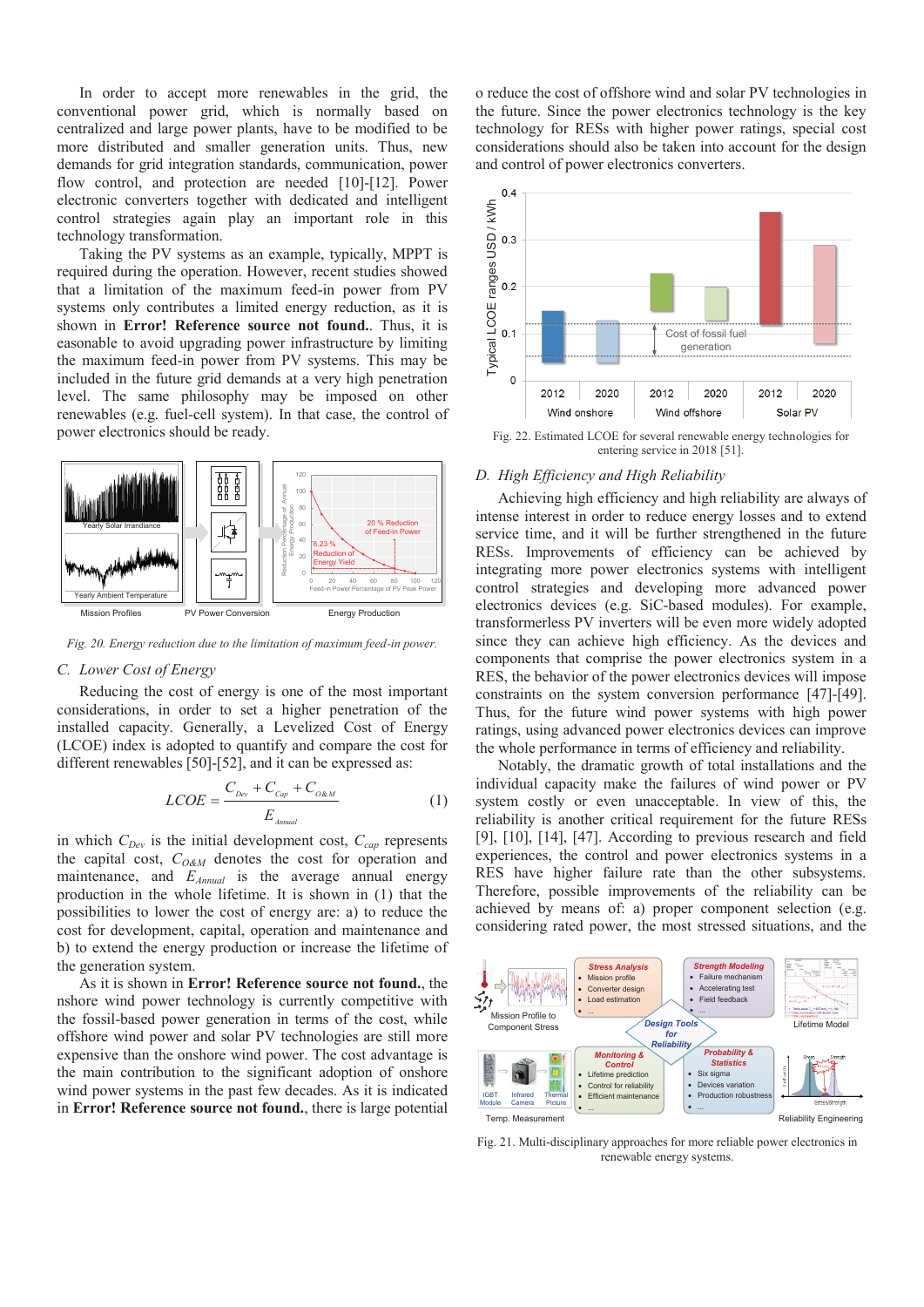severe users, using advanced device packaging technologies, and choosing new power electronics devices), b) effective thermal management, c) robustness design and validation with the knowledge of mission profiles [9], [10], [47], [51]. These considerations should be taken into account during the design and operation of a RES. It also leads to possible activities for reliability analysis and improvement**Error! Reference source ot found.**.

## *E. More focus on thermal loading of power devices*

According to the statistics carried by [59], the proportion of various stresses that contribute to the failures of power electronic components is shown in Fig. 23. It can be seen that 55% of the component failures are caused by the temperature or thermal stresses. It is noted that the stress distribution in Fig. 23 could be varied depending on the application, however as reported in [60]-[63] it is generally accepted that the thermal loading is an important "trouble maker" for most of the failure mechanisms in the electronic devices, like capacitor, printed circuit board, power semiconductors, etc.

It is proven that the thermal stress of the power electronics components can be mathematically translated into corresponding lifetime of devices, as summarized in [64]-[66], where a series of lifetime models are introduced. Fig. 24 shows an example of the lifetime testing results provided by Semikron, in which several fitting curves are plotted to represent the relationship between the thermal cycles to failure of a series of IGBT modules and the applied thermal stresses – in this case the junction temperature excursion  $\Delta T_i$  and the mean junction temperature *Tjm*.

Based on the lifetime results tested by manufacturers, it is also possible to translate the complicated mission profiles of wind turbine and PV converter to the corresponding lifetime of power semiconductor devices, as detailed in [67], [68]. Moreover a new area of research can be opened which targets to smooth the thermal fluctuation of power devices and thereby improve the lifetime of power electronics converter.

An example is detailed in [69], in which it was found that the fluctuation/gust of wind speed or solar radiation could cause serious junction temperature fluctuation in the power devices – thereby compromising the reliability performance. A thermal controlling method is proposed in [69], in which the basic idea is to circulate the reactive power among paralleled converters to somehow stabilize the temperature fluctuation, as shown in Fig. 25. It can be seen that by enabling the reactive power control, the temperature fluctuation of power device caused by wind gust can be significantly smoothen – leading to improved reliability according to Fig. 24.

Another temperature control method is proposed in [70], [71], in which it was found that the junction temperature of some power devices in the wind power converter could be overloaded under grid faults. The basic idea is trying to change the thermal loading of power devices by utilizing the switching state redundancy in the three-level NPC inverter. The results are shown in Fig. 26, it can be seen that by enabling the new modulation method the thermal stressed of 3L-NPC converter under grid faults can be relieved and more balanced.



Fig. 23. Critical stresses contribute to the failures of power electronic components.



Fig. 24. Illustration of industrial standard cycles to failure vs. dTj of IGBT module by Semikron [65].



Fig. 25. Thermal distribution of 3L-NPC inverter under wind gust operation [69].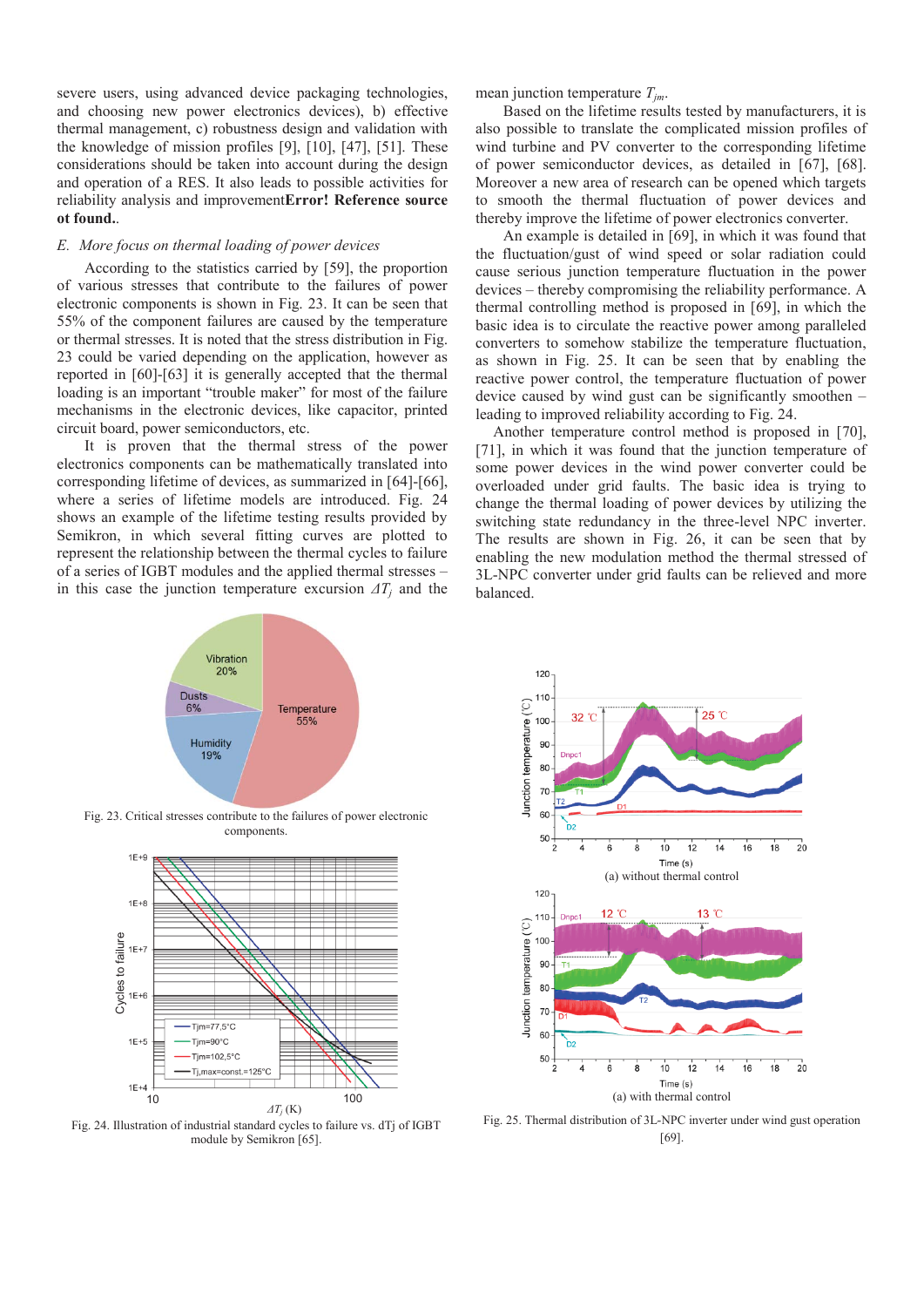

(a) with thermal optimized modulation method

Fig. 26. Thermal distribution of 3L-NPC inverter under grid faults operation [70].

#### VI. CONCLUSIONS

In this paper, the status and trends of the key technology for renewable energy systems – power electronics have been discussed. An overview of the technology demands and power converter topologies for kW residential PV panels as well as MW wind turbines are also given, together with the basic operation principles and control structures. Finally some emerging trends for the power electronics development in the renewable energy application are also discussed.

It can be concluded that the power electronics is a critical technology in the renewable energy generation systems. In the future, in order to enable larger scale renewable energy generation and reduce the energy cost, more advanced power electronics systems associated with intelligent controls, higher efficiency and reliability will be demanded.

#### References

- [1] REN21, "Renewables 2013: Global Status Report (GSR)," [Online]. Available: http://www.ren21.net/, Jun. 2013.
- [2] REN21, "Global Futures Report (GFR) Scenario Profiles Report (Draft)," [Online]. Available: http://www.ren21.net/, Jan. 2013.
- [3] E. J. Coster, J. M. A. Myrzik, B. Kruimer, and W. L. Kling, "Integration issues of distributed generation in distribution grids," *Proc. IEEE*, vol. 99, no. 1, pp. 28–39, Jan. 2011.
- [4] R. Teodorescu, M. Liserre, and P. Rodriguez, *Grid Converters for Photovoltaic and Wind Power Systems*. Hoboken, NJ, USA: Wiley, 2011.
- [5] F. Blaabjerg, R. Teodorescu, M. Liserre, and A.V. Timbus, "Overview of control and grid synchronization for distributed power generation

systems," *IEEE Trans. Ind. Electron.*, vol. 53, no. 5, pp. 1398-1409, Oct. 2006.

- [6] S.B. Kjaer, J.K. Pedersen, and F. Blaabjerg, "A review of single-phase grid-connected inverters for photovoltaic modules," *IEEE Trans. Ind. Appl.*, vol. 41, no. 5, pp. 1292-1306, Sept.-Oct. 2005.
- [7] D. Meneses, F. Blaabjerg, O. García, and J.A. Cobos, "Review and comparison of step-up transformerless topologies for photovoltaic ACmodule application," *IEEE Trans. Power Electron.*, vol. 28, no. 6, pp. 2649-2663, Jun. 2013.
- [8] F. Blaabjerg, Z. Chen, and S.B. Kjaer, "Power electronics as efficient interface in dispersed power generation systems," *IEEE Trans. Power Electron.*, vol. 19, no. 5, pp. 1184-1194, Sept. 2004.
- [9] F. Blaabjerg, M. Liserre, and K. Ma, "Power electronics converters for wind turbine systems," *IEEE Trans. Ind. Appl.*, vol. 48, no. 2, pp. 708- 719, Mar.-Apr. 2012.
- [10] F. Blaabjerg and K. Ma, "Future on power electronics for wind turbine systems," *IEEE Journal of Emerging and Selected Topics in Power Electronics*, in press, 2013.
- [11] J.M. Carrasco, L.G. Franquelo, J.T. Bialasiewicz, E. Galvan, R.C.P. Guisado, Ma.A.M. Prats, J.I. Leon, and N. Moreno-Alfonso, "Powerelectronic systems for the grid integration of renewable energy sources: a survey," *IEEE Trans. Ind. Electron.*, vol. 53, no. 4, pp. 1002-1016, Jun. 2006.
- [12] M. Liserre, T. Sauter, and J.Y. Hung, "Future energy systems: Integrating renewable energy sources into the smart power grid through industrial electronics," *IEEE Ind. Electron. Mag.*, vol. 4, no. 1, pp. 18- 37, Mar. 2010.
- [13] M. Liserre, R. Cardenas, M. Molinas, and J. Rodriguez, "Overview of multi-MW wind turbines and wind parks," *IEEE Trans. Ind. Electron.*, vol. 58, no. 4, pp. 1081-1095, Apr. 2011.
- [14] K. Ma and F. Blaabjerg, "Multilevel converters for 10 MW wind turbines," in *Proc. of EPE'11*, pp. 1-10, Aug. 30 2011-Sept. 1 2011.
- [15] J. Rodriguez, S. Bernet, P.K. Steimer, and I.E. Lizama, "A survey on neutral-point-clamped inverters," *IEEE Trans. Ind. Electron.*, vol. 57, no. 7, pp. 2219-2230, Jul. 2010.
- [16] F. Blaabjerg, K. Ma, and D. Zhou, "Power electronics and reliability in renewable energy systems," in *Proc. of ISIE*, pp. 19-30, 28-31 May 2012.
- [17] B. Andresen and J. Birk, "A high power density converter system for the Gamesa G10x 4.5 MW Wind turbine," in *Proc. of EPE*, pp. 1-7, 2007.
- [18] M. Altin, O. Goksu, R. Teodorescu, P. Rodriguez, B. Bak-Jensen, L. Helle, "Overview of recent grid codes for wind power integration," in *Proc. of OPTIM'2010*, pp.1152-1160, 2010.
- [19] M. Tsili, "A review of grid code technical requirements for wind farms," *IET Journal of Renewable Power Generation*, Vol.3, no.3, pp. 308-332, 2009.
- [20] Energinet Wind turbines connected to grids with voltages below 100 kV, Jan. 2003.
- [21] Energinet Technical regulation 3.2.5 for wind power plants with a power output greater than 11 kW, Sep. 2010.
- [22] E.ON-Netz Grid Code. Requirements for offshore grid connections in the E.ON Netz network, April 2008.
- [23] R. Jones and P. Waite, "Optimised power converter for multi-MW direct drive permanent magnet wind turbines, " in *Proc. of EPE*, pp. 1-10, 2011.
- [24] S.V. Araujo, P. Zacharias, and R. Mallwitz, "Highly efficient singlephase transformerless inverters for grid-connected PV systems," *IEEE Trans. Ind. Electron.*, vol. 57, no. 9, pp. 3118-3128, Sept. 2010.
- [25] R. Gonzalez, J. Lopez, P. Sanchis, and L. Marroyo, "Transformerless inverter for single-phase photovoltaic systems," *IEEE Trans. Power Electron.*, vol. 22, no. 2, pp. 693-697, Mar. 2007.
- [26] T. Kerekes, R. Teodorescu, P. Rodriguez, G. Vazquez, and E. Aldabas, "A new high-efficiency single-phase transformerless PV inverter topology," *IEEE Trans. Ind. Electron.*, vol. 58, no. 1, pp. 184-191, Jan. 2011.
- [27] H. Schmidt, S. Christoph, and J. Ketterer, "Current inverter for direct/alternating currents, has direct and alternating connections with an intermediate power store, a bridge circuit, rectifier diodes and a inductive choke," German Patent DE10 221 592 A1, 4 Dec. 2003.
- [28] I. Patrao, E. Figueres, F. Gonzalez-Espin, and G. Garcera, "Transformerless topologies for grid-connected single-phase photovoltaic inverters,"